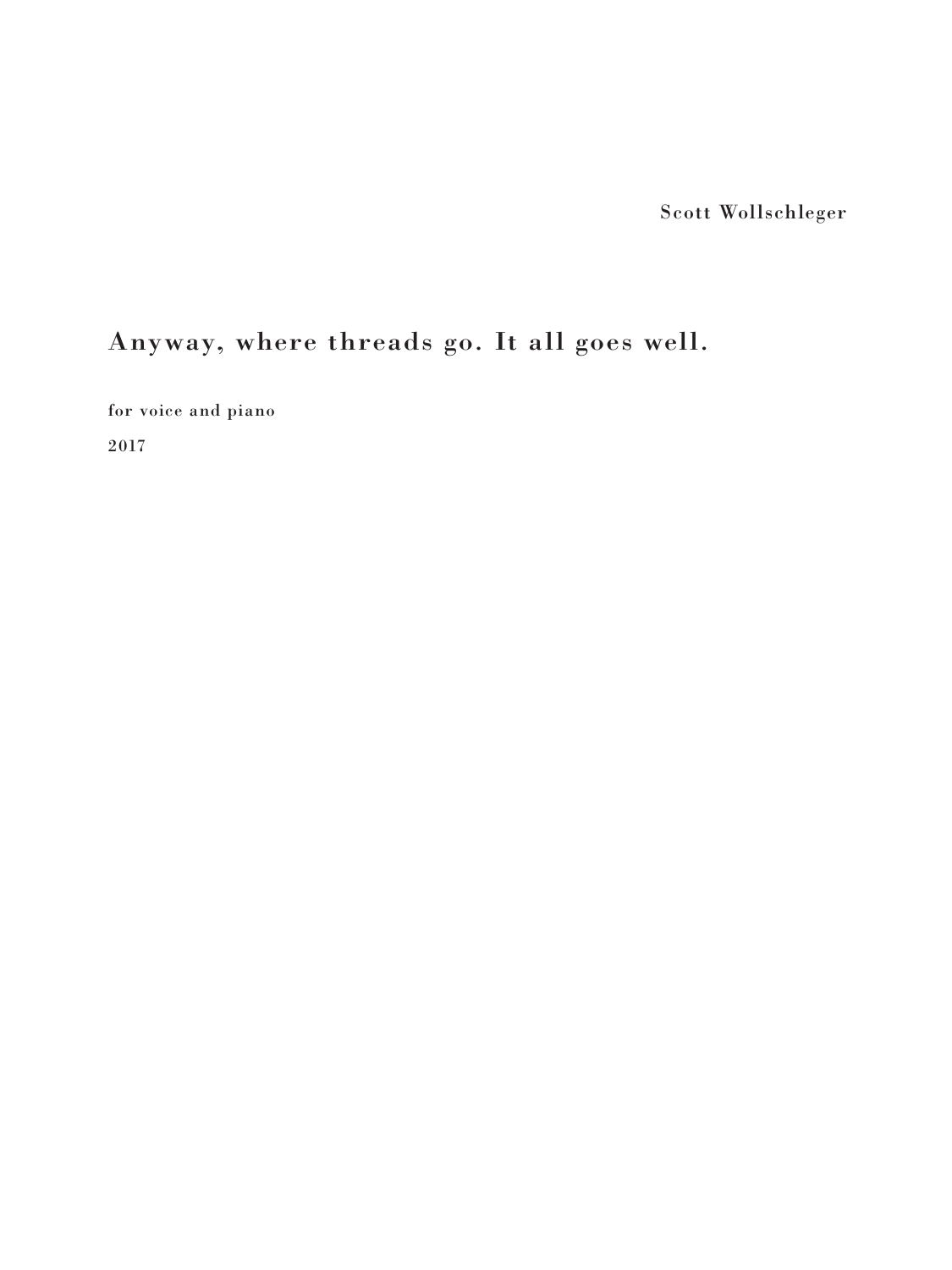## Anyway, where threads go. It all goes well. ˈwεl.<br> for Lucy Dhegrae

@AshberyEbooks

Scott Wollschleger 2017

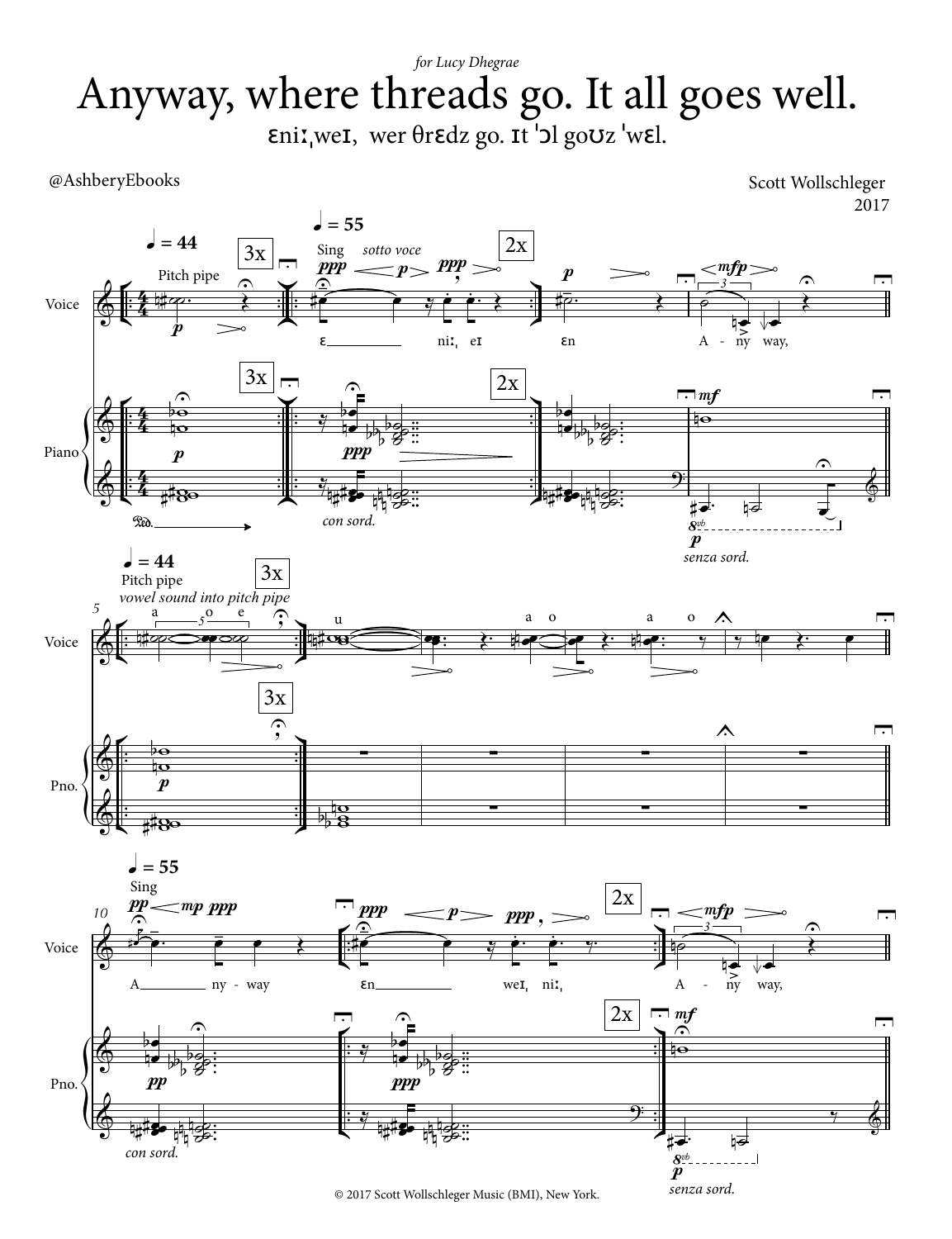

 $5:3$ q  $5:3$ q  $-$ 

5:3 $-$ 



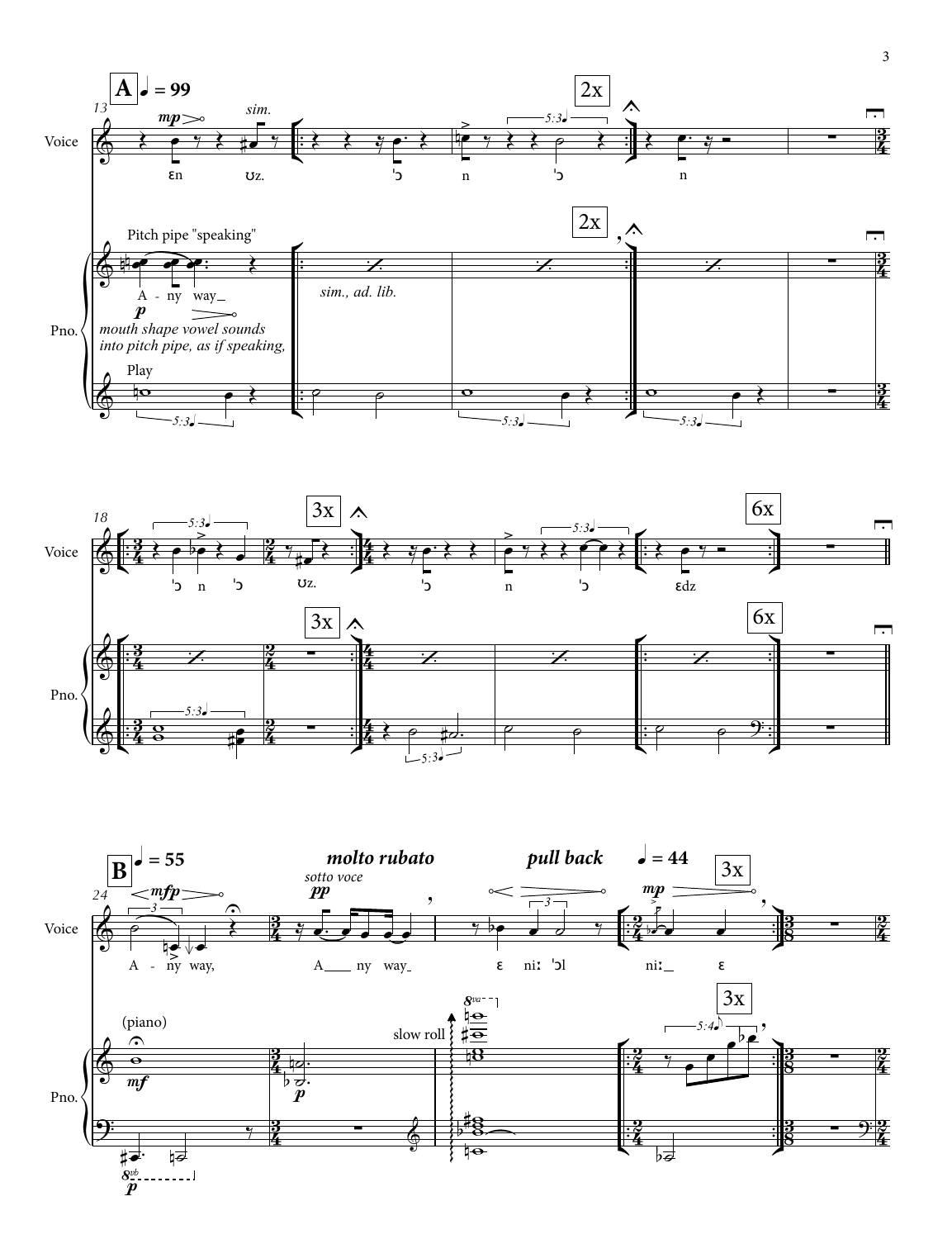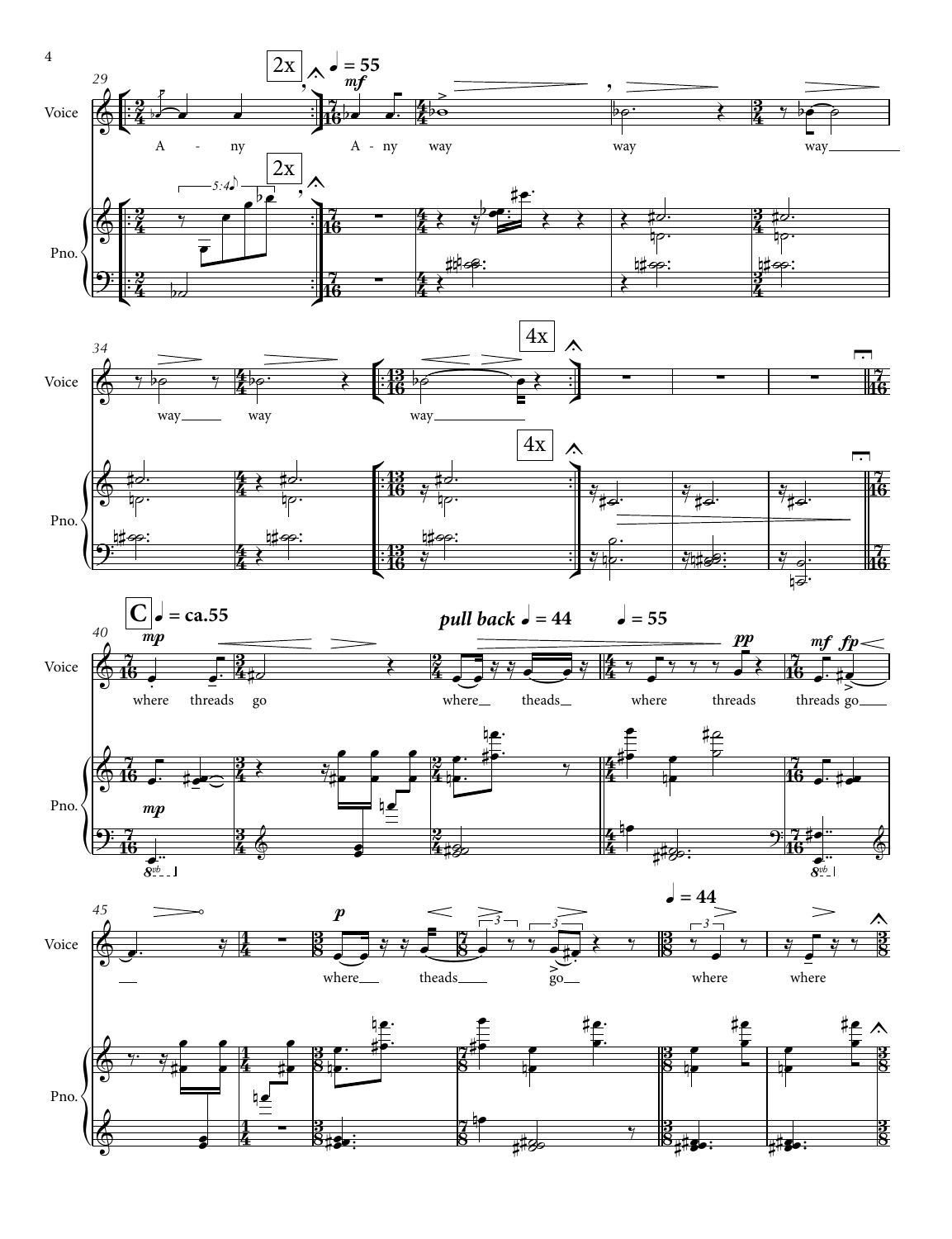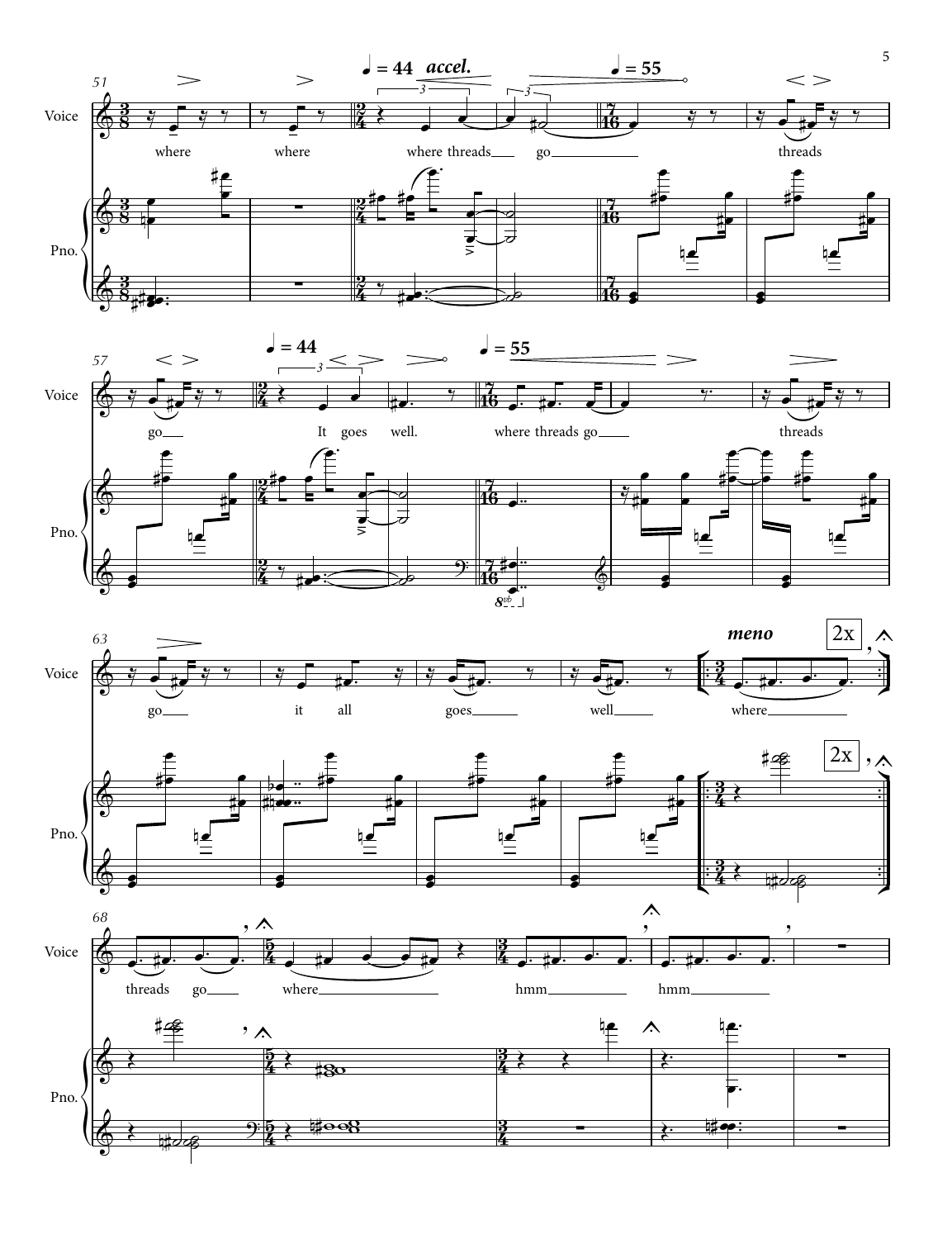